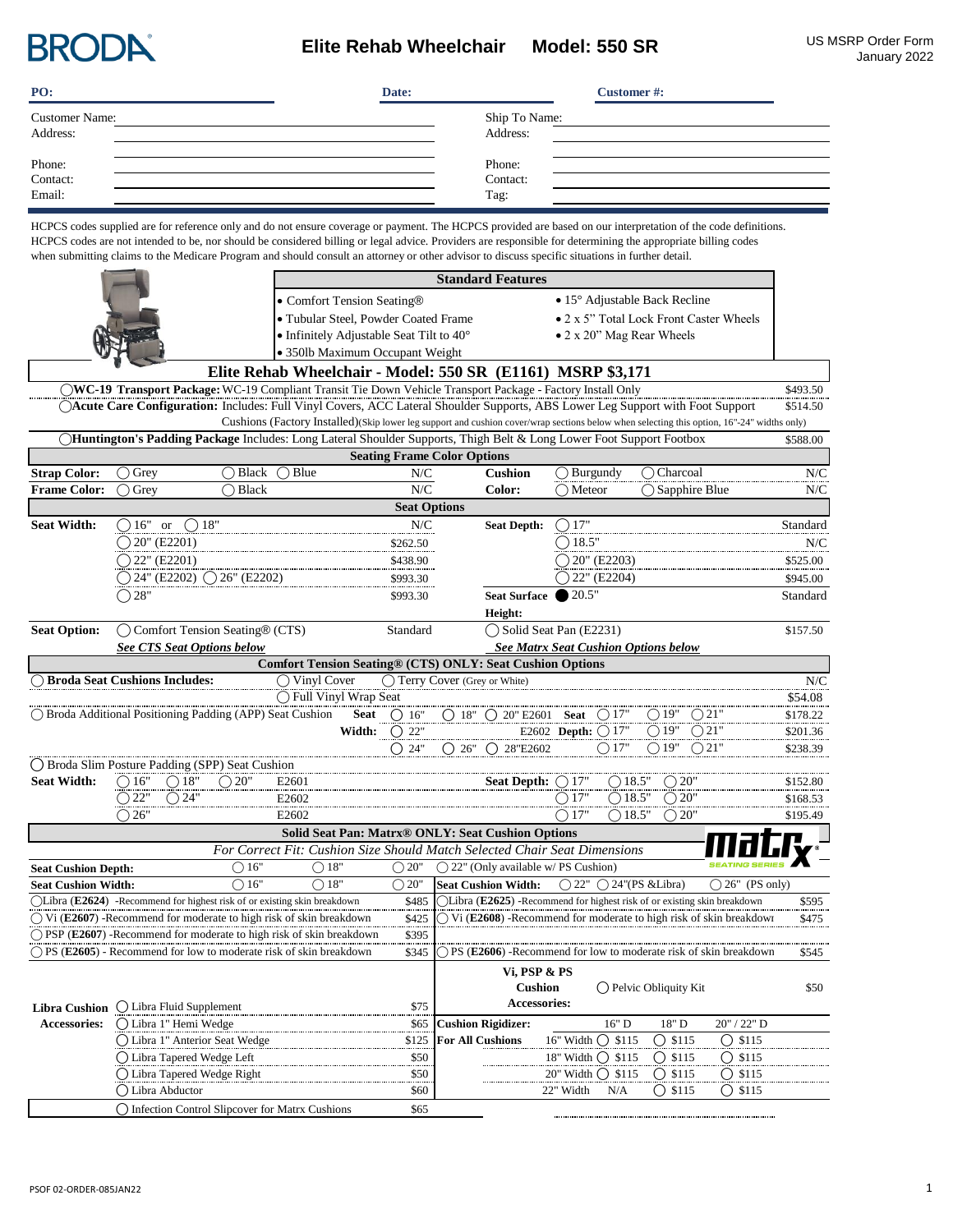

**Elite Rehab Wheelchair Model: 550 SR** US MSRP Order Form

|                             |                                                            |                 |                                                                                                                                                    | <b>Back Options</b>            |                                                                              |                                                          |                                                                |                                                                    |                      |
|-----------------------------|------------------------------------------------------------|-----------------|----------------------------------------------------------------------------------------------------------------------------------------------------|--------------------------------|------------------------------------------------------------------------------|----------------------------------------------------------|----------------------------------------------------------------|--------------------------------------------------------------------|----------------------|
| <b>Back Height:</b>         | $\bigcirc$ 32"                                             |                 |                                                                                                                                                    |                                | <b>Standard Back Seating:</b>                                                |                                                          | Comfort Tension Seating® (CTS)                                 |                                                                    | Standard             |
|                             | $\bigcap$ 33.5"                                            | 35"             |                                                                                                                                                    | \$105                          |                                                                              |                                                          | ) Back Recline Full (E1226)( $>15^{\circ} - \leq 80^{\circ}$ ) |                                                                    | \$420                |
| <b>Back Recline:</b>        | Back Recline Semi (0° - 15°)                               |                 |                                                                                                                                                    | Standard                       |                                                                              |                                                          |                                                                |                                                                    |                      |
|                             |                                                            |                 |                                                                                                                                                    | <b>Back Cushion Options</b>    |                                                                              |                                                          |                                                                |                                                                    |                      |
|                             |                                                            |                 | Broda Back Cushions Include: Upper & Lower Side Covers, Back Cushion with Cover, Foot Cushions                                                     |                                |                                                                              |                                                          |                                                                |                                                                    | N/C                  |
|                             |                                                            |                 | $\bigcirc$ Vinyl Back                                                                                                                              |                                | ◯ Terry Back (Grey or White)                                                 |                                                          |                                                                |                                                                    | N/C                  |
|                             |                                                            |                 | ◯ Full Vinyl Wrap Back                                                                                                                             |                                |                                                                              |                                                          |                                                                |                                                                    | \$54.08              |
|                             |                                                            |                 | <b>Optional Substitutions Available Between APP &amp; SPP Components</b>                                                                           |                                |                                                                              |                                                          |                                                                |                                                                    |                      |
|                             | ◯ Broda Additional Positioning Padding (APP) Back Cushion  |                 |                                                                                                                                                    |                                |                                                                              | Back Width: $\bigcirc$ 16" $\bigcirc$ 18" $\bigcirc$ 20" |                                                                | E2611                                                              | \$168.96             |
|                             |                                                            |                 |                                                                                                                                                    |                                |                                                                              | O 22"                                                    |                                                                | E2612                                                              | \$217.56             |
|                             |                                                            |                 |                                                                                                                                                    |                                |                                                                              | $O$ 24" $O$ 26" $O$ 28"                                  |                                                                | E2612                                                              | \$243.02             |
|                             | ◯ Broda Slim Posture Padding (SPP) Back Cushion            |                 |                                                                                                                                                    |                                |                                                                              |                                                          |                                                                |                                                                    |                      |
| Back:                       | $\bigcirc$ 16"<br>$\bigcirc$ 18"                           | $\bigcirc$ 20"  |                                                                                                                                                    | \$134.82                       | Back Extension: () 16"                                                       | ◯18"                                                     | $\bigcirc$ 20"                                                 | E2611                                                              | \$101.12             |
| 13" Height                  | $\bigcirc$ 22"<br>$\bigcirc$ 24"                           |                 |                                                                                                                                                    | \$161.78                       | 12" Height                                                                   | $\bigcirc$ 24"<br>$\bigcirc$ 22"                         |                                                                | E2612                                                              | \$112.35             |
|                             | $\bigcirc$ 26"                                             |                 |                                                                                                                                                    | \$195.49                       |                                                                              | $\bigcirc$ 26"                                           |                                                                | E2612                                                              | \$123.59             |
|                             | Lateral Shoulder Support Options: (lateral mount required) |                 | Lateral Mount: O Adjustable Lateral Shoulder Support (E1028) (pair) (Upper lateral padding not included with lateral mount - select options below) |                                |                                                                              |                                                          |                                                                |                                                                    | \$420                |
|                             |                                                            |                 | ◯ Standard Short (E0956)(Pair) \$148                                                                                                               |                                | Rounded Short (E0956)(Pair)                                                  |                                                          |                                                                | $\bigcap$ ACC Short(E0956)(Pair                                    | \$155.40             |
|                             |                                                            |                 | ◯ Standard Long (E0956)(Pair)                                                                                                                      |                                | ◯ Rounded Long (E0956)(Pair)                                                 |                                                          |                                                                | $\bigcap$ ACC Long (E0956)(Pai                                     | \$302.40             |
|                             |                                                            |                 | ◯ Wing Covers Short(Pair)                                                                                                                          |                                |                                                                              |                                                          |                                                                |                                                                    | \$187.95             |
|                             |                                                            |                 | $\bigcap$ Wing Covers Long (Pair)                                                                                                                  |                                | (Wing covers can be used with standard short or standard long bolsters only) |                                                          |                                                                |                                                                    | \$246.75             |
| <b>Neck Support Option:</b> |                                                            | $\bigcirc$ NR   | (E0955)                                                                                                                                            | Neck Support                   |                                                                              |                                                          |                                                                |                                                                    | \$168.00             |
|                             |                                                            | $\bigcap$ NR-CV | (E0955)                                                                                                                                            |                                | Neck Support Visco Foam Contoured Cushion  O Triptex                         |                                                          |                                                                | $\bigcirc$ Omit<br><b>Standard Neck</b>                            | \$114.45             |
|                             |                                                            | $\bigcap$ NS    | (E0955)                                                                                                                                            |                                | Neck Support Soft Visco Cushion                                              |                                                          |                                                                | <b>Support Less</b>                                                | \$114.45             |
|                             |                                                            |                 |                                                                                                                                                    | <b>Common Cushion Upgrades</b> |                                                                              |                                                          |                                                                |                                                                    |                      |
| <b>Positioning:</b>         | $\bigcirc$ SR                                              | E0956           | Lateral Support Reduction Cushions - Pair                                                                                                          |                                |                                                                              |                                                          |                                                                |                                                                    | \$108.15             |
|                             | $\bigcirc$ SAS<br>$\bigcirc$ CC-LTS                        | E0956<br>E0956  | Side Arm Supports - Pair<br>Comfort Company Lateral Supports - Pair                                                                                |                                |                                                                              |                                                          |                                                                |                                                                    | \$152.75<br>\$510.30 |
|                             | $\bigcap$ LTS                                              | E0956           |                                                                                                                                                    |                                | Lateral Torso Supports (FACTORY INSTALLED RECOMMENDED) - Pair                |                                                          |                                                                |                                                                    | \$626.85             |
|                             | <b>Front Mount Configuration</b>                           |                 |                                                                                                                                                    |                                | <b>Wheel Options</b>                                                         |                                                          | <b>Rear Mount Configuration</b>                                |                                                                    |                      |
|                             | ○ 5" Total Lock Caster Wheels - Pair                       |                 |                                                                                                                                                    | Standard                       | ◯ 20" Mag Wheels - Pair                                                      |                                                          |                                                                |                                                                    | Standard             |
|                             | ◯ 5" Locking Twin Caster Wheels - Pair                     |                 |                                                                                                                                                    | \$205.80                       | ◯ 14" Mag Wheels - Pair                                                      |                                                          |                                                                |                                                                    | N/C                  |
|                             | ◯ 5" Aluminum Non-Locking Caster Wheels - Pair*            |                 |                                                                                                                                                    | \$205.80                       |                                                                              | ◯ 22" Mag Wheels - Pair*                                 |                                                                |                                                                    | N/C                  |
|                             | *(available with rear mags only)                           |                 |                                                                                                                                                    |                                |                                                                              |                                                          |                                                                | *(22" mag may slightly limit tilt depending on arm support height) |                      |
|                             | Anti-Tip Devices(factory required safety feature) (E0971)  |                 |                                                                                                                                                    | \$108.15                       |                                                                              |                                                          | ◯ Parking Brake Extension Handles (E0961)- Pair                |                                                                    | \$69                 |
|                             |                                                            |                 | ○ Angle Adjustable, Articulating Split Lower Leg Support (E0990) (not available in 16" seat width)                                                 |                                | Lower Leg Support Options (Select One)                                       |                                                          |                                                                |                                                                    | \$233.10             |
|                             |                                                            |                 | Choose Number of Straps (foot support length range) $\bigcirc$ 2 (12"-19")                                                                         |                                | $\bigcap$ 3 (14"-21")<br>$\bigcirc$ 4 (16"-23")                              |                                                          | $( ) 5 (18" - 25" )$                                           |                                                                    | \$233.10             |
|                             |                                                            |                 | ◯ Angle Adjustable, Articulating Single Lower Leg Support (E0990)                                                                                  |                                |                                                                              |                                                          |                                                                |                                                                    | \$233.10             |
|                             |                                                            |                 | Choose Number of Straps (foot support length range) $\bigcirc$ 2 (12"-19") $\bigcirc$ 3 (14"-21") $\bigcirc$ 4 (16"-23")                           |                                |                                                                              | $\bigcirc$ 5 (18"-25")                                   |                                                                |                                                                    |                      |
|                             |                                                            |                 | Angle Adjustable, Articulating ABS Lower Leg Support (E0990) (includes foot cushions 16"-24" widths)                                               |                                |                                                                              |                                                          |                                                                |                                                                    | \$371.70             |
|                             | Foot Cushions: CFB-LONG                                    | E0995           |                                                                                                                                                    |                                | Lower Leg Support Footbox - Full Extended Cushion                            |                                                          |                                                                |                                                                    | \$371.70             |
|                             |                                                            |                 |                                                                                                                                                    |                                | <b>Arm Support Options</b> (Select One)                                      |                                                          | ◯ Omit Foot Cushions                                           |                                                                    |                      |
| <b>Armrest Options:</b>     |                                                            |                 | ○ Arm Supports - Pair                                                                                                                              |                                |                                                                              |                                                          |                                                                |                                                                    | Standard             |
|                             |                                                            |                 | ◯ Long Arm Supports - Pair                                                                                                                         |                                |                                                                              |                                                          |                                                                |                                                                    | \$86.10              |
|                             |                                                            |                 | ◯ Narrow Arm Support - Pair                                                                                                                        |                                |                                                                              |                                                          |                                                                |                                                                    | \$86.10              |
|                             |                                                            |                 | ◯ Arm Support Trough - Each                                                                                                                        |                                |                                                                              |                                                          |                                                                |                                                                    | \$157.38             |
|                             |                                                            |                 | ◯ Long Cushioned Arm Supports* - Pair                                                                                                              |                                |                                                                              |                                                          |                                                                |                                                                    | \$148.30             |
|                             |                                                            |                 | *Not compatible with a tray                                                                                                                        |                                |                                                                              |                                                          |                                                                |                                                                    |                      |
| <b>Arm Support Style:</b>   |                                                            |                 | Seat Mounted Adjustable Removable Arm Supports (E0973)                                                                                             | <b>Common Accessories</b>      |                                                                              |                                                          |                                                                |                                                                    | \$315.00             |
| <b>Pelvic Belts:</b>        | $\bigcirc$ S-BELT                                          | E0978           | Pelvic Belt                                                                                                                                        |                                |                                                                              | $\bigcirc$ Center Buckle                                 | $\bigcirc$ Side Buckle                                         |                                                                    | \$56.70              |
|                             | $\bigcirc$ S-BELT-A                                        | E0978           | Pelvic Belt Auto Buckle                                                                                                                            |                                |                                                                              | () Center Buckle                                         | () Side Buckle                                                 |                                                                    | \$56.70              |
|                             | $\overline{\bigcirc}$ S-BELT-PD                            | E0978           | Pelvic Belt Cushioned                                                                                                                              |                                |                                                                              |                                                          |                                                                |                                                                    | \$81.90              |
|                             | $\bigcirc$ S-BELT-PD-A                                     | E0978           | Pelvic Belt Cushioned & Auto Buckle                                                                                                                |                                |                                                                              |                                                          |                                                                |                                                                    | \$81.90              |
| <b>Thigh Belts:</b>         | $\bigcap$ T-BELT                                           | E0957           | Thigh Belt Cushioned                                                                                                                               |                                |                                                                              |                                                          |                                                                |                                                                    | \$132.30             |
|                             | $\bigcap$ T-BELT-A                                         | E0957           | Thigh Belt Cushioned & Auto Buckle                                                                                                                 |                                |                                                                              |                                                          |                                                                |                                                                    | \$136.50             |
|                             | $\bigcirc$ T-BELT-NEO                                      | E0957           | Thigh Belt Cushioned Neoprene                                                                                                                      |                                |                                                                              |                                                          |                                                                |                                                                    | \$132.30             |
|                             | [ ) T-BELT-NEO-A E0957                                     |                 | Thigh Belt Cushioned Neoprene Auto Buckle                                                                                                          |                                |                                                                              |                                                          |                                                                |                                                                    | \$136.50             |
|                             | T-BELT-NEO-APP E0957                                       |                 |                                                                                                                                                    |                                | Thigh Belt Cushioned Neoprene for APP & SPP Packages                         |                                                          |                                                                |                                                                    | \$132.30             |
|                             | ◯ T-BELT-NEO-A-APP E0957                                   |                 |                                                                                                                                                    |                                | Thigh Belt Cushioned Neoprene Auto Buckle for APP & SPP Packages             |                                                          |                                                                |                                                                    | \$136.50             |